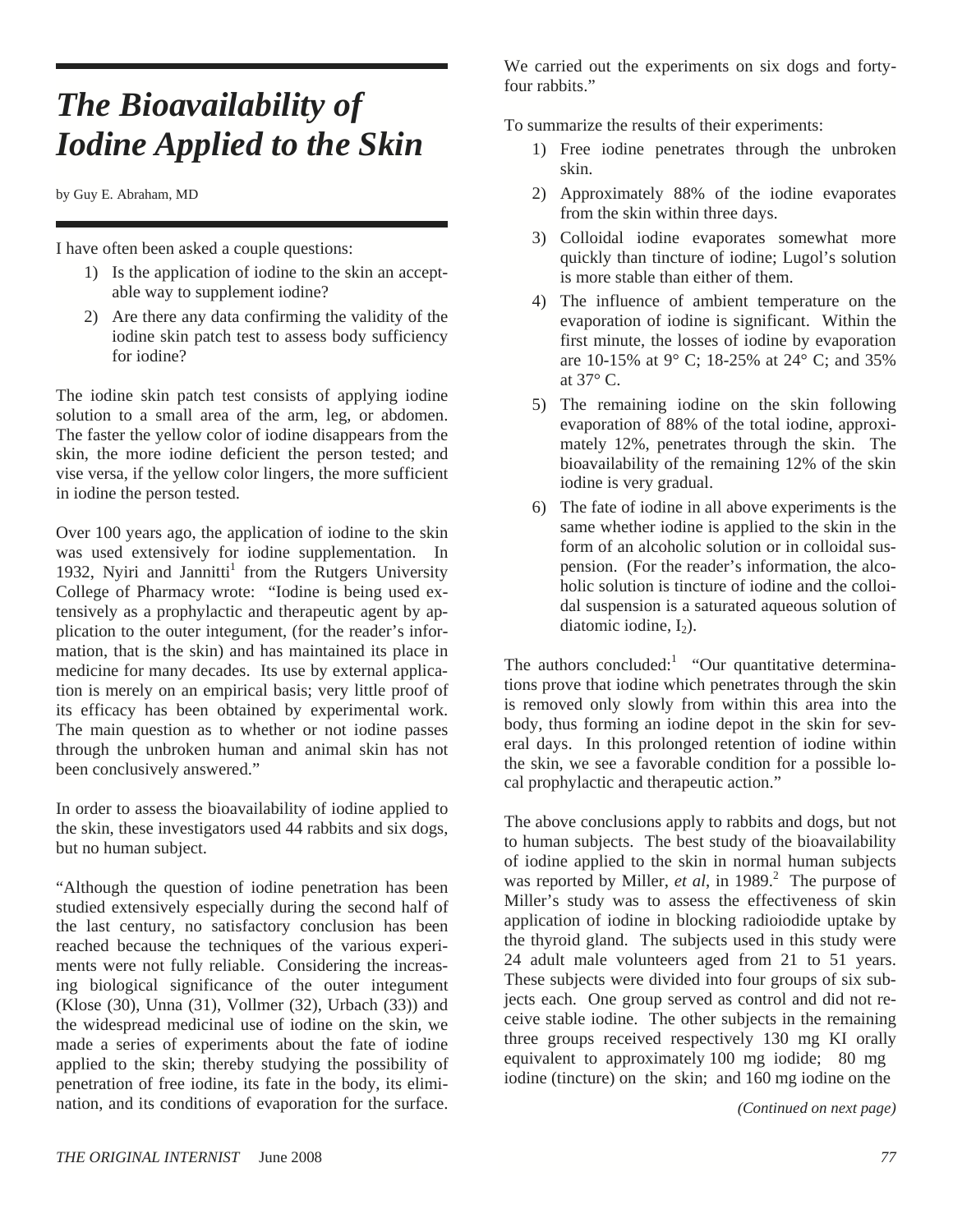skin. All 24 subjects ingested 131I labeled NaI and radioiodide thyroid uptake was measured at 2 hours, 6 hours, and 24 hours post-ingestion of radioactive iodide. Serum inorganic iodide levels were measured at time zero, 2 hours, 6 hours and 24 hours post intervention. Twenty-four-hour radioiodide uptake by the thyroid gland as percent of dose administered was used to assess the effectiveness of iodine in blocking radioiodide uptake by the thyroid. The 24-hour percent radioiodide uptake by the thyroid gland were:

- Control:  $10.9 \pm 2.9\%$  (SD)
- Oral KI:  $0.34 \pm 0.26\%$
- Skin 80 mg iodine:  $7.0 \pm 5.5\%$
- Skin 160 mg iodine:  $2.0 \pm 2.5\%$

Prior to administration of stable iodine, the mean serum iodide in the three intervention groups were 0.024 mg/L, 0.033 mg/L, and 0.02 mg/L. The mean of the three mean values is 0.026 mg/L.

Under steady state conditions, the computed daily intake of iodine based on serum iodide is equal to the product of serum iodide times 43.5 L/day, which is the renal clearance of iodide. $3$  The estimated average daily intake of iodine by this group of men is 0.026 mg/L  $\times$  43.5  $L/day = 1.13$  mg/day. This daily intake may be due to the iodization of bread in the 1960s and 1970s and in some states in the 1980s. The estimated daily intake of iodine during that time in the US was  $1 \text{ mg}$ .<sup>4</sup> This computed daily intake in Miller's subjects is in agreement with the mean percent radioiodide uptake by the thyroid gland in this group of subjects with a mean of 10.9. By interpolation on Figure 2 of Reference 5, 10.9% uptake corresponds to an average intake of approximately 1.5 mg iodine (See Figure 1).

The two questions mentioned previously can now be answered.

To answer the first question, we will use the data in the six subjects who were exposed to 160 mg iodine via cutaneous application, because the mean serum iodide levels were relatively constant over the 24-hour period: 0.27 mg/L at 2 hours; 0.2 mg/L at 6 hours; and 0.24 mg/L at 24 hours post-intervention. The mean value of the three means is 0.24 mg/L iodide. The average amount of iodine bioavailable in these six subjects would be the product of the serum iodide levels by the renal clearance of iodide — 0.24 mg iodide/ $L \times 43.5$  $L/day = 10.4$  mg. The percent of bioavailable iodine from 160 mg applied to the skin is  $6.5\%$  (10.4 x 100/160). If the data reported by Nyiri and Jannitti<sup>1</sup> in dogs can be extrapolated to humans, (that is 12% of the



applied iodine was available for utilization by the body), then some 50% of the remaining skin depot of iodine was available during the first 24 hours following skin exposure to iodine. One can conclude that skin application of iodine is an effective, if not efficient and practical, way for supplementation of iodine with an expected bioavailability of 6-12% of the total iodine applied to the skin. The serum iodide levels were 10 times higher at 2 hours post-intervention with oral ingestion of 100 mg iodide than with 160 mg iodine applied to the skin (Figure 2).

To answer the second question, the skin iodine patch test is not a reliable method to assess whole body sufficiency for iodine. Many factors play a role in the disappearance of the yellow color of iodine from the surface of the skin. For example, if iodine is reduced to iodide by the skin, the yellow color of iodine will disappear because iodide is white. In order to regenerate iodine on the skin, one needs to apply an oxidant such as hydrogen peroxide, complicating the test further. The evaporation of iodine from the skin increases with increased ambient temperatures and decreased atmospheric pressure. For example, the yellow color of iodine will disappear much

*(Continued on next page)*